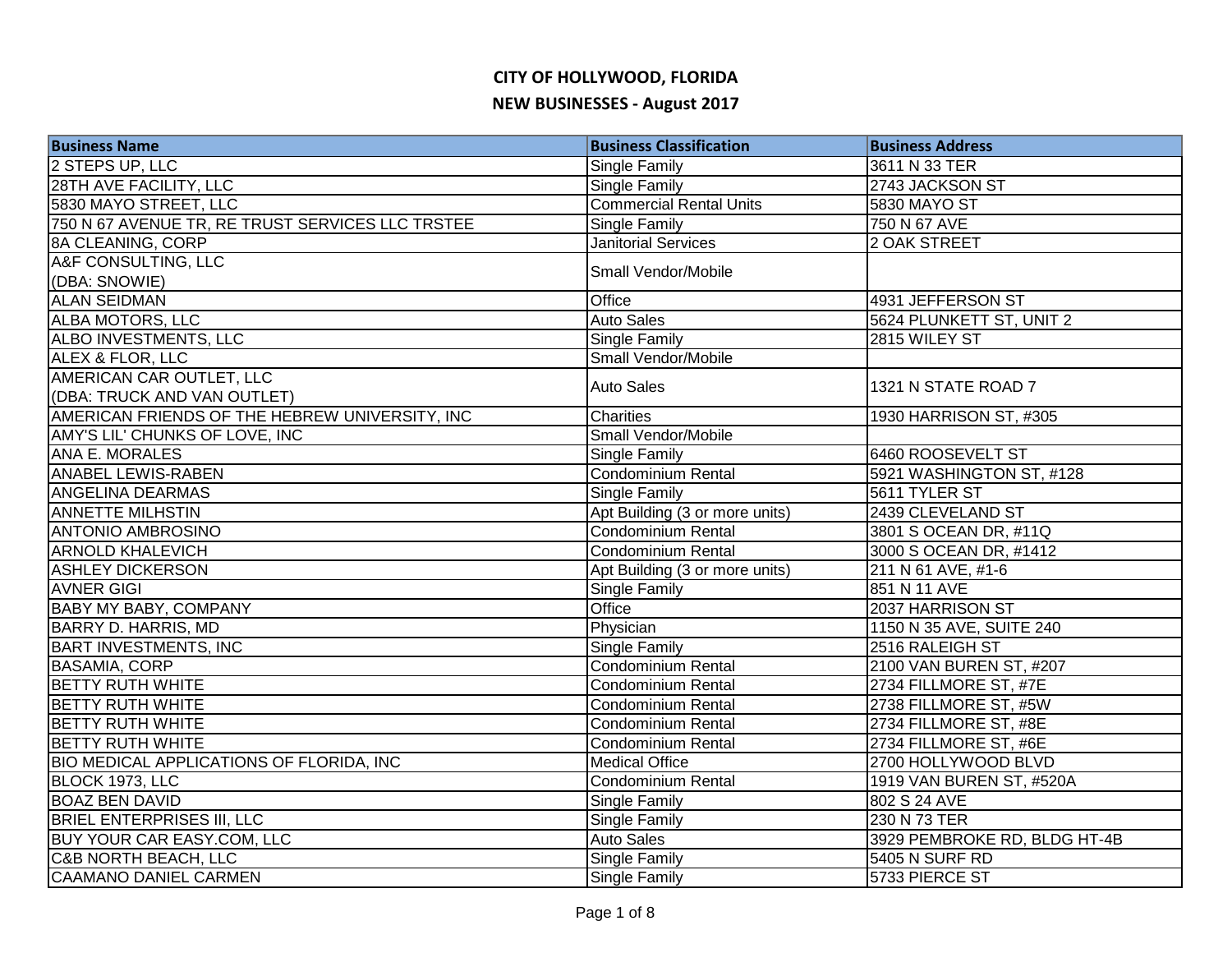| <b>Business Name</b>                       | <b>Business Classification</b> | <b>Business Address</b>    |
|--------------------------------------------|--------------------------------|----------------------------|
| <b>CAROLINA BENHAMU</b>                    | <b>Condominium Rental</b>      | 101 N OCEAN DR, #732       |
| CARP 18, LLC                               | <b>Condominium Rental</b>      | 1830 RADIUS DR, #1121      |
| CEO AUTOSALES OF FLORIDA, LLC              | <b>Auto Sales</b>              | 640 N DIXIE HWY, SUITE 685 |
| CHEF MARITZA, LLC                          | Office                         | 6630 PERRY ST              |
| <b>CHRISTINA HAWKINS</b>                   | <b>Condominium Rental</b>      | 1900 VAN BUREN ST, #314B   |
| <b>CHRISTINA WOODARD</b>                   | <b>Duplex</b>                  | 5724-5726 GRANT ST         |
| CLAUNA, LLC                                | <b>Condominium Rental</b>      | 470 S PARK RD, #7-204      |
| <b>CLM SOLUTIONS, INC</b>                  | Office                         | 2347 HARDING ST            |
| <b>CNB APTS, LLC</b>                       | Apt Building (3 or more units) | 2320 N 19 AVE              |
| COCONUT GROVE RECOVERY, LLC                | Counseling/Alcohol/Drugs       | 5001 HOLLYWOOD BLVD        |
| (DBA: MORE LIFE RECOVERY CENTER)           |                                |                            |
| <b>CREATION STATION, INC</b>               | Retail Store/Stock             | 5804 STIRLING RD           |
| <b>CTB FINANCIAL CORP</b>                  | Single Family                  | 1158 GARFIELD ST           |
| CTHAI, LLC                                 | <b>Retail Store/Stock</b>      | 2501 SHERIDAN ST           |
| <b>CTL REALTY CAPITAL, LLC</b>             | Single Family                  | 6338 FLETCHER ST           |
| <b>DAN MATT, LLC</b>                       | <b>Commercial Rental Units</b> | 5647 HOLLYWOOD BLVD        |
| <b>DANIEL E. KEHOE</b>                     | <b>Condominium Rental</b>      | 101 N OCEAN DR, #538       |
| <b>DAVID COHEN</b>                         | <b>Single Family</b>           | 2236 GRANT ST              |
| <b>DAVID MOORE</b>                         | <b>Condominium Rental</b>      | 3001 S OCEAN DR, #421      |
| <b>DAVID RUBENSTEIN</b>                    | Condominium Rental             | 326 HARRISON ST, #303A     |
| <b>DECKPRO FLORIDA, LLC</b>                | Floor Installation (Not Tile)  | 2800 N 29 AVE              |
| <b>DIANA HERNANDEZ</b>                     | Single Family                  | 4630 BUCHANAN ST           |
| DIN HOLDINGS, LLC & BEN BEN, LLC           | Apt Building (3 or more units) | 1915 PLUNKETT ST, #1-3     |
| <b>DLS RP, LLC</b>                         | Single Family                  | 3751 N PARK RD             |
| DOMENICO CAPORUSSO                         | <b>Condominium Rental</b>      | 2711 OCEAN CLUB BLVD, #206 |
| <b>DON BOUDRIA</b>                         | <b>Condominium Rental</b>      | 100 BERKLEY RD, #308       |
| <b>DOREL RADU BURCA</b>                    | <b>Duplex</b>                  | 2234 HARDING ST            |
| E & H FAMILY HOMES, INC                    | <b>Duplex</b>                  | 1853 MADISON ST, #1-2      |
| E & H FAMILY HOMES, INC                    | <b>Duplex</b>                  | 1847 MADISON ST, #1-2      |
| E & H FAMILY HOMES, INC                    | Single Family                  | 1833 MADISON ST- 2 BLDGS   |
| E & H FAMILY HOMES, INC                    | Single Family                  | 1857 MADISON ST- 2 BLDGS   |
| E & H FAMILY HOMES, INC                    | <b>Single Family</b>           | 1849 MADISON ST            |
| <b>ELKE SCHLAFRIG</b>                      | <b>Single Family</b>           | 2150 VAN BUREN ST, #102    |
| <b>ENRICO BAGDADI</b>                      | <b>Duplex</b>                  | 2439-2441 ARTHUR ST        |
| <b>ESFIRA VAYNSHTEYN</b>                   | Condominium Rental             | 3000 S OCEAN DR, #502      |
| ESK HOLLYWOOD, LLC/DTT HOLLYWOOD, LLC ETAL | <b>Commercial Rental Units</b> | 4020 SHERIDAN ST           |
| EZ 2 RENT NORTH 2, LLC                     | <b>Single Family</b>           | 6570 SHERIDAN ST           |
| <b>EZ 2 RENT MULTI, LLC</b>                | <b>Duplex</b>                  | 5647 LINCOLN ST, #1-2      |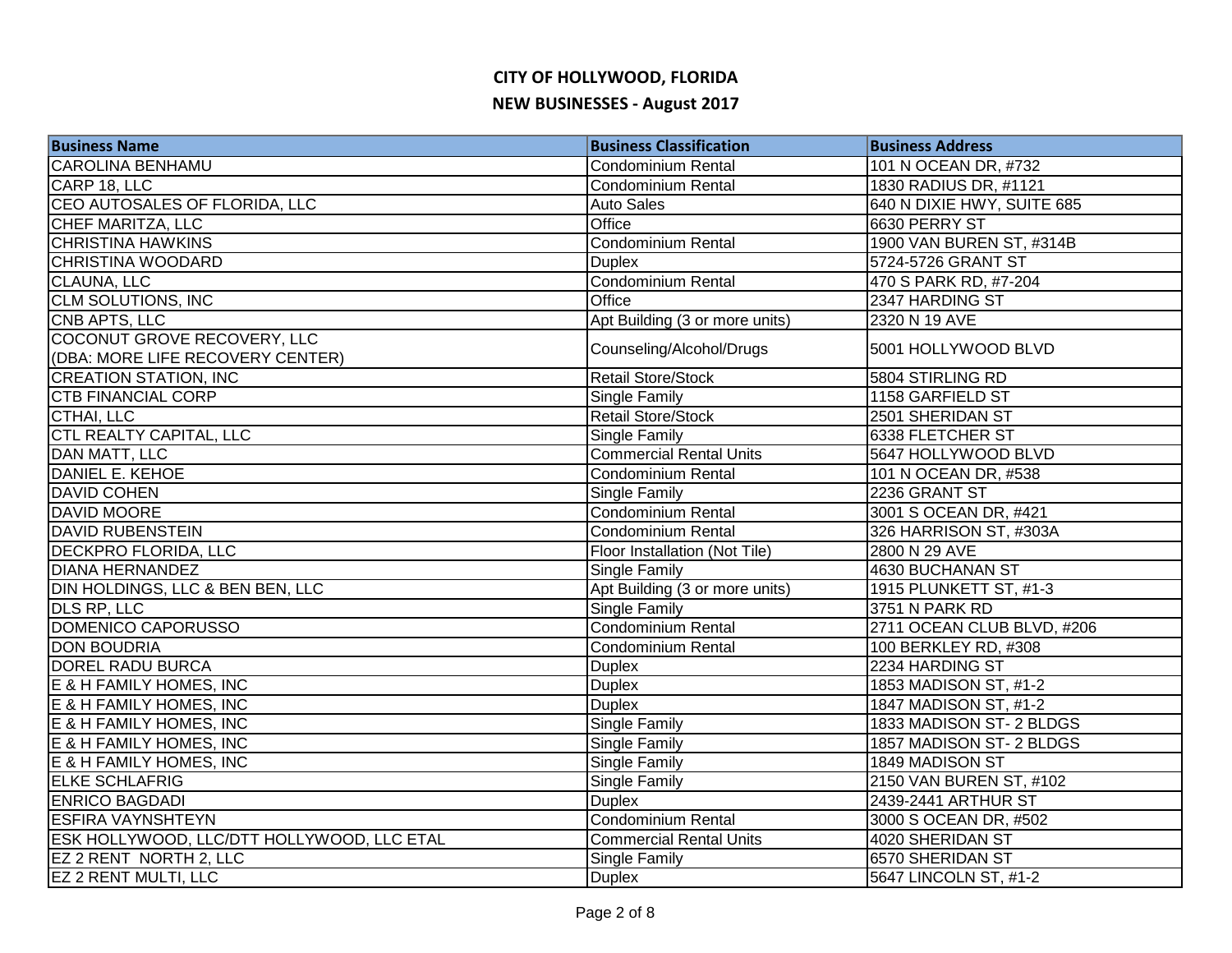| <b>Business Name</b>                   | <b>Business Classification</b> | <b>Business Address</b>     |
|----------------------------------------|--------------------------------|-----------------------------|
| <b>FENIX PSV, LLC</b>                  | <b>Condominium Rental</b>      | 1701 WASHINGTON ST, #602    |
| <b>FERENGINAR, LLC</b>                 | Restaurant/Bar                 | 1904A HOLLYWOOD BLVD        |
| (DBA: PRL EURO CAFE)                   |                                |                             |
| <b>FERNIK CORP</b>                     | <b>Condominium Rental</b>      | 2781 TAFT ST, #406          |
| <b>FIGARA, CORP</b>                    | Condominium Rental             | 4111 S OCEAN DR, #3604      |
| <b>FILLMORE APARTMENTS, INC</b>        | Apt Building (3 or more units) | 6014 FILLMORE ST-3 BLDGS    |
| FINANCORP OVERSEAS, CORP               | <b>Single Family</b>           | 1625-1627 RODMAN ST-2 BLDGS |
| <b>FLOBUS, LLC</b>                     | Condominium Rental             | 3800 S OCEAN DR, #425       |
| FOXHOUND WAY, LLC                      | Single Family                  | 1215 LINCOLN ST             |
| FOXHOUND WAY, LLC                      | Single Family                  | 701 N 72 TER                |
| <b>FRANCESQUITA CORPORATION</b>        | Condominium Rental             | 1919 VAN BUREN ST, #508A    |
| <b>FRANCESQUITA CORPORATION</b>        | <b>Condominium Rental</b>      | 1919 VAN BUREN ST, #303A    |
| <b>FRANCIA MUSARRA</b>                 | Condominium Rental             | 2501 S OCEAN DR, #739       |
| <b>FUTRENT, LLC</b>                    | Condominium Rental             | 520 S PARK RD, #13-12       |
| <b>GADACLA, LLC</b>                    | <b>Condominium Rental</b>      | 2461 POLK ST, #5            |
| <b>GCMAM INVESTMENT, LLC</b>           | Condominium Rental             | 470 S PARK RD, #7-110       |
| <b>GIOVANNI COLPANI</b>                | <b>Single Family</b>           | 720 N 26 AVE                |
| <b>GOLDBERG CORPORATION, INC</b>       | <b>Single Family</b>           | 2238 THOMAS ST              |
| <b>GOODSUGAR BAKESHOP, LLC</b>         | 9135 Catering/Take Out Food    | 3336 WILSON ST              |
| <b>GRACE TIESO</b>                     | Single Family                  | 6349 DEWEY ST               |
| <b>GREAT HEALTHWORKS, INC</b>          | <b>Warehouse Rental</b>        | 2830-2840 SW 42 ST          |
| H. BEACH MIAMI, LLC                    | <b>Condominium Rental</b>      | 4111 S OCEAN DR, #3804      |
| <b>HAIMS MOTORS, INC</b>               | <b>Auto Sales</b>              | 426 N STATE ROAD 7          |
| <b>HAKONE, LLC</b>                     | Condominium Rental             | 1919 VAN BUREN ST, #307A    |
| <b>HAKONE, LLC</b>                     | <b>Condominium Rental</b>      | 1830 RADIUS DR, #1018       |
| <b>HECTOR TORRES</b>                   | <b>Single Family</b>           | 6448 MCCLELLAN ST           |
| <b>HERNANDEZ MDH, INC</b>              | Lawn Maintenance               | 6115 BUCHANAN ST            |
| <b>HOLDING CO USA, LLC</b>             | <b>Single Family</b>           | 922 WASHINGTON ST           |
| HOLLYWOOD QUALITY CARS, INC            | <b>Auto Sales</b>              | 5917-5925 RODMAN ST         |
| HOLLYWOOD STATION HOLDINGS, LLC        | Condominium Rental             | 2100 VAN BUREN ST, #203     |
| HOLLYWOOD STATION HOLDINGS, LLC        | <b>Condominium Rental</b>      | 2100 VAN BUREN ST, #102     |
| HOLLYWOOD STATION HOLDINGS, LLC        | <b>Condominium Rental</b>      | 2100 VAN BUREN ST, #214     |
| HOLLYWOOD STATION HOLDINGS, LLC        | <b>Condominium Rental</b>      | 2100 VAN BUREN ST, #219     |
| <b>HOLLYWOOD STATION HOLDINGS, LLC</b> | <b>Condominium Rental</b>      | 2100 VAN BUREN ST, #220     |
| HOLLYWOOD STATION HOLDINGS, LLC        | <b>Condominium Rental</b>      | 2100 VAN BUREN ST, #222     |
| HOLLYWOOD STATION HOLDINGS, LLC        | Condominium Rental             | 2100 VAN BUREN ST, #303     |
| <b>HOLLYWOOD STATION HOLDINGS, LLC</b> | <b>Condominium Rental</b>      | 2100 VAN BUREN ST, #306     |
| <b>HOLLYWOOD STATION HOLDINGS, LLC</b> | Condominium Rental             | 2100 VAN BUREN ST, #308     |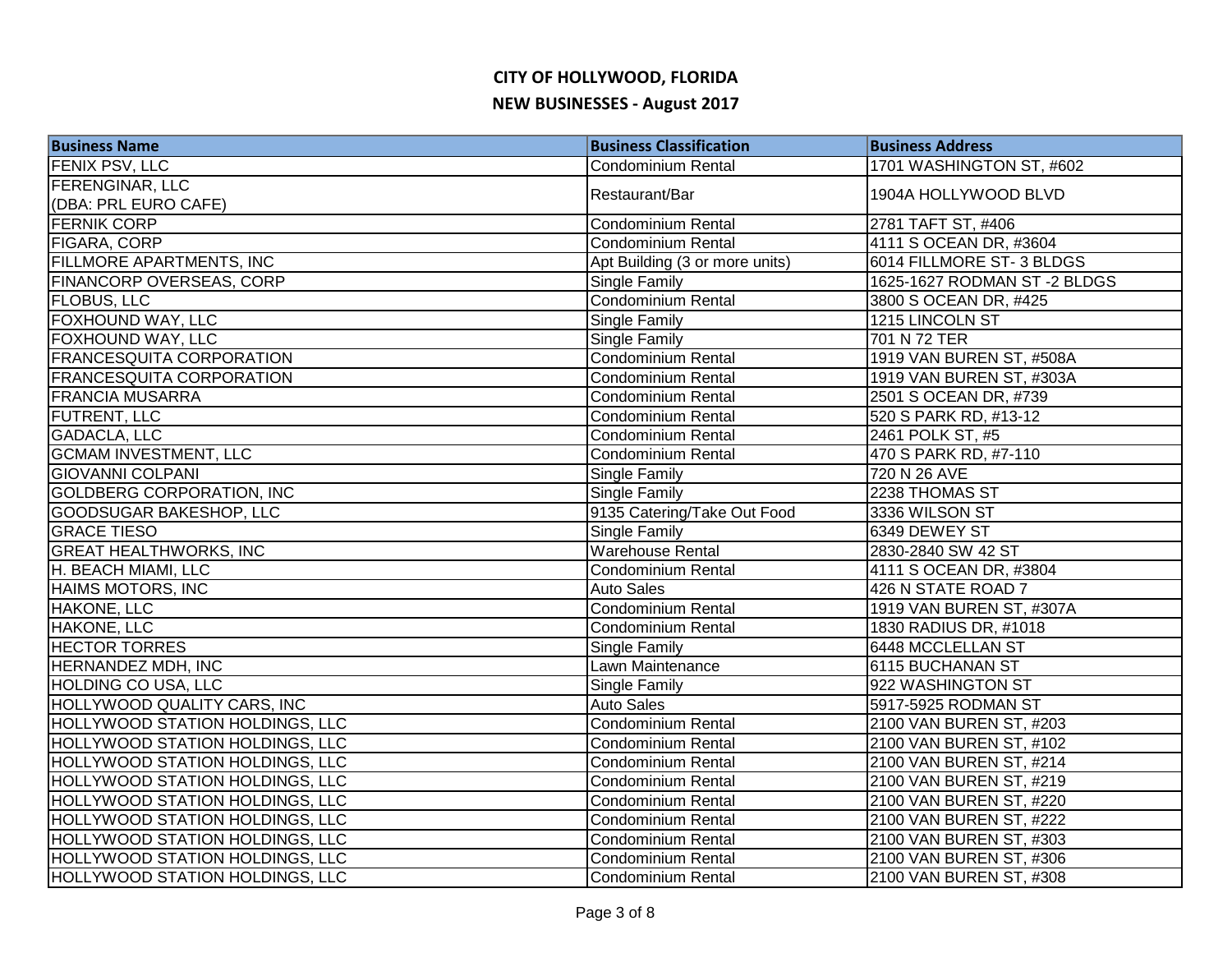| <b>Business Name</b>                   | <b>Business Classification</b> | <b>Business Address</b>     |
|----------------------------------------|--------------------------------|-----------------------------|
| <b>HOLLYWOOD STATION HOLDINGS, LLC</b> | <b>Condominium Rental</b>      | 2100 VAN BUREN ST, #314     |
| <b>HOLLYWOOD STATION HOLDINGS, LLC</b> | <b>Condominium Rental</b>      | 2100 VAN BUREN ST, #319     |
| <b>HOLLYWOOD STATION HOLDINGS, LLC</b> | <b>Condominium Rental</b>      | 2100 VAN BUREN ST, #403     |
| <b>HOLLYWOOD STATION HOLDINGS, LLC</b> | <b>Condominium Rental</b>      | 2100 VAN BUREN ST, #414     |
| <b>HOLLYWOOD STATION HOLDINGS, LLC</b> | <b>Condominium Rental</b>      | 2100 VAN BUREN ST, #419     |
| <b>HOLLYWOOD STATION HOLDINGS, LLC</b> | Condominium Rental             | 2100 VAN BUREN ST, #420     |
| <b>HOLLYWOOD STATION HOLDINGS, LLC</b> | Condominium Rental             | 140 S DIXIE HWY, #437       |
| HOLLYWOOD STATION HOLDINGS, LLC        | <b>Condominium Rental</b>      | 140 S DIXIE HWY, #519       |
| <b>HOLLYWOOD STATION HOLDINGS, LLC</b> | <b>Condominium Rental</b>      | 140 S DIXIE HWY, #737       |
| <b>HOLLYWOOD STATION HOLDINGS, LLC</b> | <b>Condominium Rental</b>      | 140 S DIXIE HWY, #1006      |
| <b>HOLLYWOOD STATION HOLDINGS, LLC</b> | <b>Condominium Rental</b>      | 140 S DIXIE HWY, #1018      |
| IMPERIAL FUND I, LLC                   | <b>Financial Services</b>      | 1720 HARRISON ST, 7TH FLOOR |
| <b>INDUS, LLC</b>                      | Single Family                  | 2325 JOHNSON ST             |
| INGE ELIZABETH VELASQUEZ               | Single Family                  | 2630 MADISON ST             |
| INTEGRATIVE RESEARCH ASSOCIATES, INC   | <b>Medical Office</b>          | 3107 STIRLING RD, SUITE 107 |
| <b>IVAN VILLAMIZAR</b>                 | Single Family                  | 510 S 29 CT                 |
| <b>JACQUEL AREL</b>                    | Single Family                  | 2615 COOLIDGE ST            |
| <b>JAIME PAZ</b>                       | <b>Commercial Rental Units</b> | <b>2024 LEE ST</b>          |
| <b>JAMES D. RYAN</b>                   | <b>Condominium Rental</b>      | 2210 TAYLOR ST, #302        |
| JJ GARAGE, LLC                         | <b>Auto Sales</b>              | 5628 PLUNKETT ST, UNIT 3    |
| <b>JJAB CONSULTING, LLC</b>            | <b>Retail Store/Stock</b>      | 1940 N 30 RD                |
| (DBA: JO'S SWEETS)                     |                                |                             |
| <b>JKF TRADING, LLC</b>                | <b>Distribution Office</b>     | 525 N 21 AVE                |
| JOANNE ATHENA MANOL TR                 | Single Family                  | 6781 GARFIELD ST            |
| <b>JOANNE S. CARVAJAL</b>              | Single Family                  | 2905 N 66 AVE               |
| <b>JOE DON LONG</b>                    | <b>Condominium Rental</b>      | 2101 S OCEAN DR, #2505      |
| <b>JOHN CAROLLO</b>                    | Single Family                  | 2719 TAYLOR ST              |
| <b>JOHN HANCOCK</b>                    | Single Family                  | 2010 N 51 AVE               |
| <b>JOHN RUSSIN</b>                     | Condominium Rental             | 2734 POLK ST, #E            |
| <b>JOHN RUSSIN</b>                     | <b>Condominium Rental</b>      | 2734 POLK ST, #B            |
| <b>JOHN RUSSIN</b>                     | <b>Condominium Rental</b>      | 2734 POLK ST, #C            |
| <b>JOHN RUSSIN</b>                     | <b>Condominium Rental</b>      | 2734 POLK ST, #D            |
| <b>JOHN RUSSIN</b>                     | <b>Condominium Rental</b>      | 2734 POLK ST, #A            |
| JONATHAN SOLOMON, LLC                  | <b>Broker/Real Estate</b>      | 1720 HARRISON ST, #5A-4     |
| <b>JOSE ALMANZAR</b>                   | Single Family                  | 5626 ATLANTA ST             |
| <b>JOSPH KARL LANDAU</b>               | Single Family                  | 5820 ATLANTA ST             |
| JS NEW INVESTMENETS, LLC               | <b>Condominium Rental</b>      | 3601 VAN BUREN ST, #39      |
| <b>JUAN CARLOS KELEDJIAN</b>           | Condominium Rental             | 2300 PARK LN, #105          |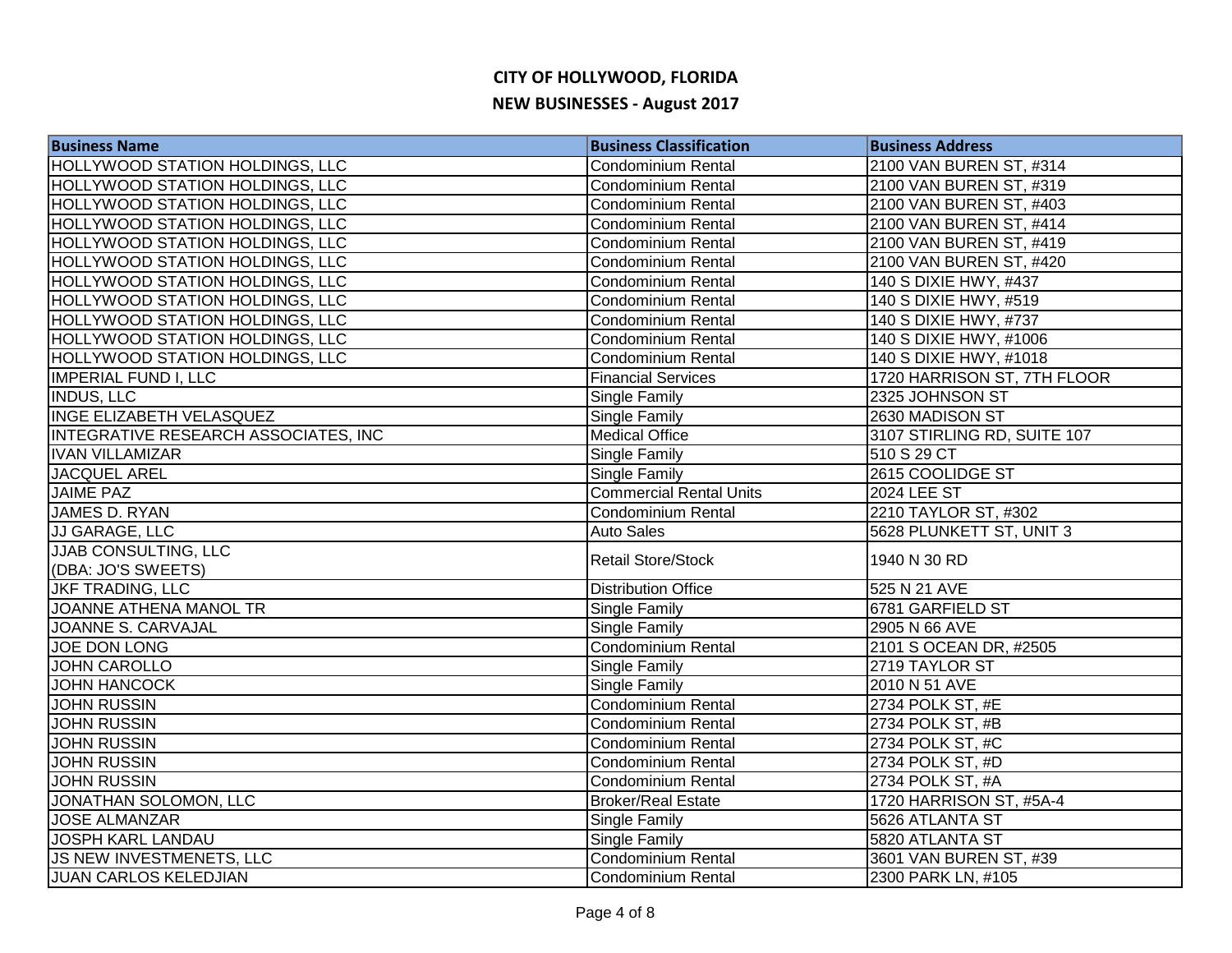| <b>Business Name</b>                                   | <b>Business Classification</b>     | <b>Business Address</b>   |
|--------------------------------------------------------|------------------------------------|---------------------------|
| JULIO CLAVIJO MORENO                                   | Single Family                      | 1419 MOFFETT ST           |
| <b>KANWARDEEP SINGH HAZRAH</b>                         | <b>Condominium Rental</b>          | 3711 VAN BUREN ST, #1     |
| <b>KAROLY NAPHOLCZ</b>                                 | Apt Building (3 or more units)     | 6020-6022 PIERCE ST, #1-4 |
| KATUZHKA ASANZA TR. ASANZA, KATUZHKA TRSTEE            | <b>Condominium Rental</b>          | 1100 N 38 AVE             |
| <b>KENNETH COPE</b>                                    | Single Family                      | 2530 TAFT ST-2 BLDGS      |
| <b>KEVIN WRIGHT</b>                                    | <b>Duplex</b>                      | 629-631 N PARK CT         |
| KING SOLOMON TRANSPORTATION, INC                       | Car/Truck Lease/Rental             | 1128 N FEDERAL HWY, #109  |
| <b>KRUISING KIDZ TRANSPORT SERVICE</b>                 | Car/Truck Lease/Rental             | 5604 FLETCHER ST          |
| <b>LANCE HENRY</b>                                     | <b>Condominium Rental</b>          | 650 S PARK RD, #23-5      |
| LASCO'S AUTO REPAIR, LLC                               | Repair/Auto                        | 5633-5635 FUNSTON ST      |
| LEAN CULINARY SERVICES, LLC                            | 9135 Catering/Take Out Food        | 2050 MCKINLEY ST, BAY 1-2 |
| <b>LEONARDO MARTINEZ</b>                               | Single Family                      | 1246 JEFFERSON ST         |
| <b>LIMITLESS INVESTMENT CORP</b>                       | <b>Auto Sales</b>                  | 5746 PLUNKETT ST, UNIT 6  |
| (DBA: AUTO BROKERS OF MIAMI)                           |                                    |                           |
| LITTLE BRAZIL OF HOLLYWOOD, CORP                       | Restaurant/Bar                     | 1814 HARRISON ST          |
| (DBA: LITTLE BRAZIL)                                   |                                    |                           |
| <b>LIZA GAMIZ</b>                                      | <b>Condominium Rental</b>          | 2324 TAYLOR ST, #11       |
| LONG TAIL, LLC                                         | Small Vendor/Mobile                |                           |
| LOSA, INC                                              | <b>Duplex</b>                      | 2709 GRANT ST             |
| <b>LUCKY &amp; BLACKY, INC</b>                         | Pawnshop                           | 2316 N DIXIE HWY          |
| (DBA: DIXIE PAWN & JEWELRY)                            |                                    |                           |
| LUKE'S LANDSCAPING, INC                                | Pest Control                       | 2950 N 28 TER             |
| (DBA: ALL FLORIDA PEST CONTROL)                        |                                    |                           |
| <b>LYUDMILA NUDELMAN</b>                               | <b>Condominium Rental</b>          | 3000 S OCEAN DR, #422     |
| <b>MAHER MALAK</b>                                     | Single Family                      | <b>6771 LEE ST</b>        |
| <b>MARION BURGERT</b>                                  | <b>Single Family</b>               | 4500 MONROE ST            |
| MARK D. BLACK                                          | <b>Single Family</b>               | 1434 ADAMS ST             |
| <b>MARK MASON</b>                                      | Single Family                      | 1431 N 72 AVE             |
| <b>MARTIN CONSULTING COMPANY</b>                       | <b>Consultant/Business Advisor</b> | 5297 SW 34 WAY            |
| (DBA: GREENER BUSINESS SOLUTIONS)                      |                                    |                           |
| <b>MARTIN HERNANDEZ</b>                                | Single Family                      | 1618 MAYO ST              |
| MARUKO, LLC                                            | Restaurant/Bar                     | 3327 SHERIDAN ST          |
| (DBA: HIRO MARU SUSHI CAFE)                            |                                    |                           |
| <b>MASAHIRO IRINAKA</b>                                | <b>Commercial Rental</b>           | 900 TALLWOOD AVE, #107    |
| MCNEELEY REV LIV TR, LACUSKY-MCNEELEY, KATHRYN, TRSTEE | <b>Single Family</b>               | 4905 JOHNSON ST           |
| ME SO HANGRY GRILL, LLC                                | Small Vendor/Mobile                |                           |
| METRO ONE REALTY, LLC                                  | <b>Duplex</b>                      | 6325 BUCHANAN ST          |
| MICHAEL A. RAUF                                        | <b>Single Family</b>               | 2435 CLEVELAND ST         |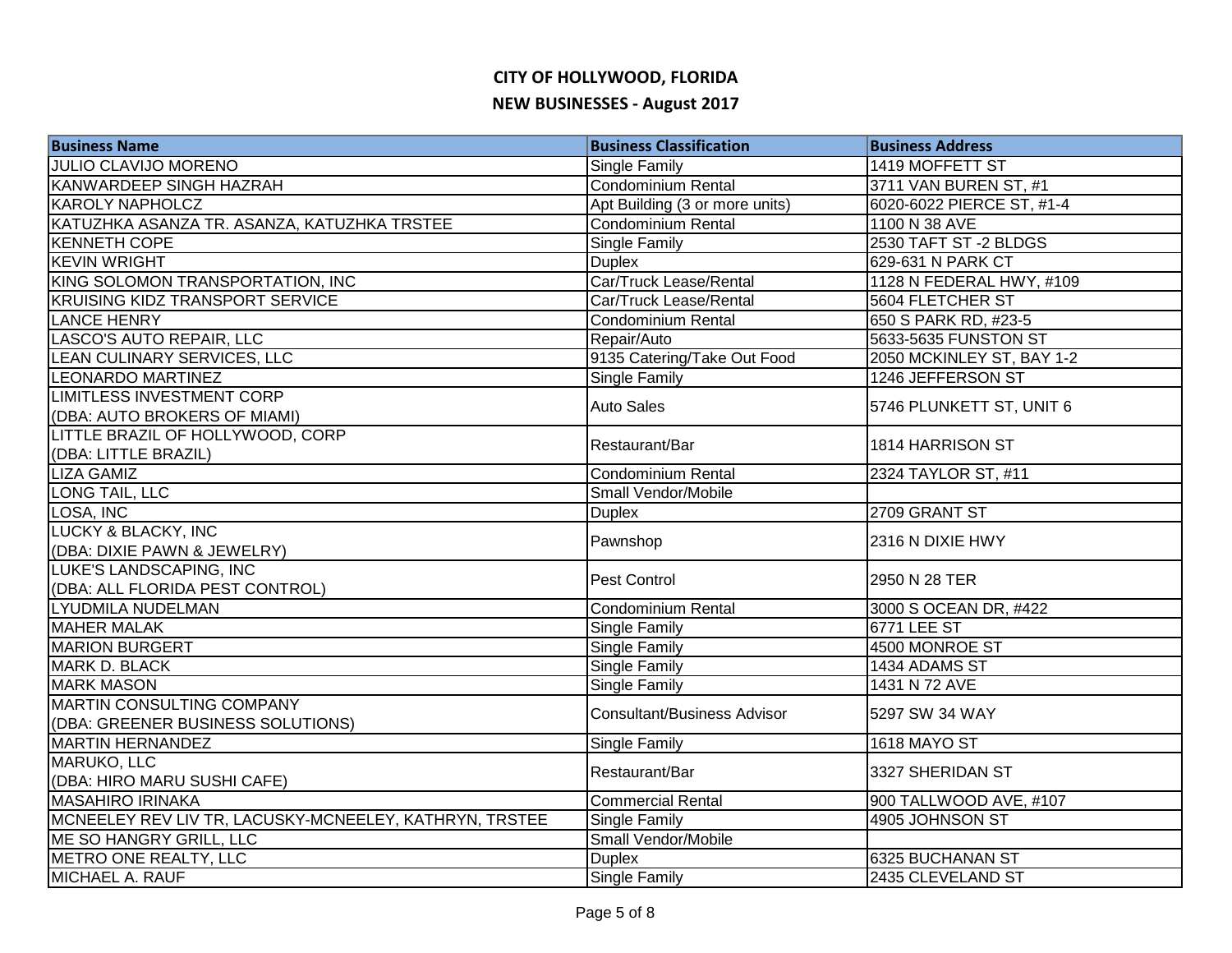| <b>Business Name</b>                             | <b>Business Classification</b> | <b>Business Address</b>      |
|--------------------------------------------------|--------------------------------|------------------------------|
| MICHAEL D. MATCHUS                               | <b>Condominium Rental</b>      | 2646 POLK ST, #8             |
| <b>MICHELLE BELTRAN</b>                          | <b>Condominium Rental</b>      | 1910 N SURF RD, #8           |
| MICHELLE NUNEZ                                   | Office                         | 3019 JOHNSON ST              |
| (DBA: MULTI SERVICES DBA MOBILE NOTARY IN MIAMI) |                                |                              |
| MIKCO SPA, INC                                   | <b>Massage Therapists</b>      | 2125 HOLLYWOOD BLVD          |
| (DBA: M&M ASIAN MASSAGE)                         |                                |                              |
| MOHAMED NEZAM MAMOOD                             | <b>Single Family</b>           | 7171 CUSTER ST               |
| MONROE RESIDENCES, LLC                           | <b>Single Family</b>           | 2209 MONROE ST, #3           |
| MORIS GABBAY REV TR, GABBAY, MORIS TRSTEE        | Single Family                  | 1100 N 24 AVE                |
| <b>MUSTANG HOLDINGS, LLC</b>                     | Condominium Rental             | 1815 N SURF RD, #402         |
| MVGC INVESTMENTS, LLC                            | <b>Single Family</b>           | 2245 CODY ST                 |
| NAS FOOD, LLC                                    | <b>Retail Store/Stock</b>      | 1940 N 30 RD, #481           |
| NATURAL GAS OF FLORIDA, INC                      | Office                         | 2021 TYLER ST, SUITE 203     |
| <b>OANA JACOBS</b>                               | Single Family                  | 1806 N 41 AVE                |
| <b>OLAYINKA ONADEKO</b>                          | Single Family                  | 2243 MADISON ST              |
| <b>OLGA LASLEY</b>                               | <b>Condominium Rental</b>      | 460 S PARK RD, #6-205        |
| <b>OLIVIA GEOGHECAN</b>                          | Condominium Rental             | 1815 N SURF RD, #201         |
| OMNI SOLUTION SOURCE, INC                        | Office                         | 2021 TYLER ST, SUITE 203     |
| (DBA: OSS DATA INC)                              |                                |                              |
| <b>ORLANDO SODRE</b>                             | <b>Single Family</b>           | 2004 N 31 CT                 |
| PATRICK L. SMITH                                 | <b>Single Family</b>           | 1535 JACKSON ST              |
| <b>PAUL SAKELL</b>                               | <b>Duplex</b>                  | 6038-6040 DUVAL ST           |
| PAULA A. BODAL                                   | Single Family                  | 2231 SCOTT ST                |
| PETER N. PACE                                    | <b>Duplex</b>                  | 2018-2020 FILLMORE ST        |
| PIPER PREFERRED ENTERPRISES, INC                 | Restaurant/Bar                 | 116 S 20 AVE                 |
| (DBA: NOBLESTAR KAVA CAFE & ICE CREAM)           |                                |                              |
| PREFERRED CHOICE INSURANCE AGENCY FLORIDA, LLC   | Insurance Agency               | 2012 HOLLYWOOD BLVD, SUITE D |
| PREMIER KIDS CARE, INC                           | Pharmacist/Pharmacy            | 601 N 21 AVE                 |
| PRIME WOOD DECKING AND FLOORS, LLC               | Wholesale Merchandise          | 2800 N 29 AVE                |
| PROMINENT ASSOCIATES, LLC                        | <b>Auto Sales</b>              | 5746 PLUNKETT ST, UNIT 2     |
| PUMPETA, LLC                                     | Condominium Rental             | 420 S PARK RD, #2-208        |
| PUYEHUE BUSINESS, LLC                            |                                | 5818 STIRLING RD             |
| (DBA: CLEAN & FRESH)                             | Dry Cleaning                   |                              |
| QQ ASIAN SPA, INC                                | Cosmetologists/Facials         | 1943 PEMBROKE RD             |
| QUALITY AUTO EXCHANGE, LLC                       | <b>Auto Sales</b>              | 220 N STATE ROAD 7, UNIT 211 |
| RAQUEL AMPARO GUERRA                             | Single Family                  | 6611 EVANS ST                |
| RAR 21, LLC                                      | <b>Duplex</b>                  | 1901 CLEVELAND ST, #A & B    |
| RAR 33, LLC                                      | <b>Duplex</b>                  | 1316 N 19 AVE                |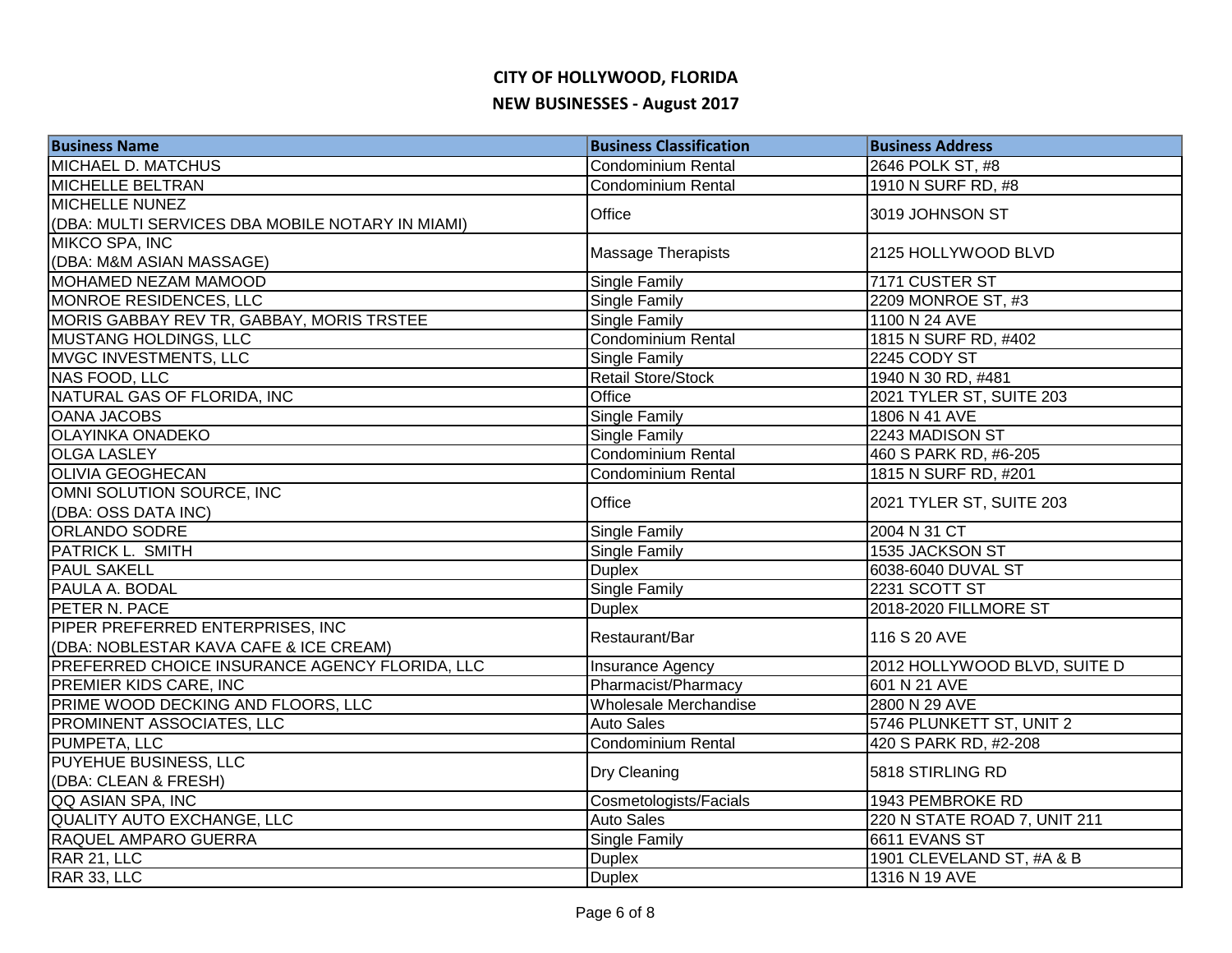| <b>Business Name</b>                                                     | <b>Business Classification</b>        | <b>Business Address</b>        |
|--------------------------------------------------------------------------|---------------------------------------|--------------------------------|
| RAUL PASSALACQUA                                                         | <b>Condominium Rental</b>             | 2245 FILLMORE ST, #6           |
| <b>RAYMOND HINZ</b>                                                      | Single Family                         | 1539 FUNSTON ST                |
| <b>RERSCM, INC</b>                                                       | <b>Condominium Rental</b>             | 2205 S SURF RD, #4A            |
| <b>RICHARD LLANOS</b>                                                    | Single Family                         | 1311 N 72 AVE                  |
| RICHARDS 2, INC                                                          | <b>Building/Hardware Supply Sales</b> | <b>7041 TAFT ST</b>            |
| RLBISTRO 1902, LLC                                                       | Restaurant/Bar                        | 1885 HOLLYWOOD BLVD            |
| <b>ROBERT V. BAILEY</b>                                                  | <b>Duplex</b>                         | 6026 FUNSTON ST                |
| ROMEO R. CAPPAZZO, JR EST                                                | Single Family                         | $\overline{2219}$ LEE ST       |
| RONALD J. STANISH                                                        | <b>Single Family</b>                  | 901 N 46 AVE                   |
| ROSA CONDOS, LLC                                                         | <b>Duplex</b>                         | 5912 PIERCE ST, #A-B           |
| ROYAL OAKS UNITED, LLC                                                   | Apt Building (3 or more units)        | 3192 STIRLING RD               |
| ROYAL OAKS UNITED, LLC                                                   | Apt Building (3 or more units)        | 3178 STIRLING RD               |
| ROYAL OAKS UNITED, LLC                                                   | Apt Building (3 or more units)        | 3176 STIRLING RD               |
| ROYAL OAKS UNITED, LLC                                                   | Apt Building (3 or more units)        | 3190 STIRLING RD               |
| ROYAL OAKS UNITED, LLC                                                   | <b>Duplex</b>                         | 3196 STIRLING RD               |
| ROYAL OAKS UNITED, LLC                                                   | <b>Duplex</b>                         | 3198-3200 STIRLING RD          |
| <b>ROZE LABORATORIES, LLC</b>                                            | Office                                | 6600 TAFT ST, #304             |
| S & Y HOLLYWOOD, LLC                                                     | <b>Single Family</b>                  | 6416 ALLEN ST                  |
| <b>S&amp;F TONER COMPANY</b>                                             | Internet Sales                        | 3800 S OCEAN DR, #239          |
| (DBA: THE TONER COMPANY)                                                 |                                       |                                |
| <b>SAFFRON INVESTIGATIONS, LLC</b>                                       | Private Investigative Agency          | 1714 N DIXIE HWY               |
| SANDRA L. CRUZ                                                           | <b>Single Family</b>                  | 1000 N 71 AVE                  |
| <b>SANDRA RAMOS</b>                                                      | <b>Duplex</b>                         | 2245-2247 ROOSEVELT ST         |
| <b>SANMALACA, CORP</b>                                                   | Condominium Rental                    | 140 S DIXIE HWY, #1005         |
| <b>SARAHS NMB, LLC</b>                                                   | Single Family                         | 2115 FUNSTON ST                |
| <b>SB TRS, LLC</b>                                                       | Single Family                         | 6501 PLUNKETT ST               |
| SBP GROUP, LLC                                                           | Single Family                         | 2430 TAFT ST                   |
| SECURITY CLUB OF AMERICA, LLC                                            | <b>Single Family</b>                  | 1908 COOLIDGE ST               |
| <b>SERGIO G. ARAB</b>                                                    | <b>Condominium Rental</b>             | 315 VAN BUREN ST, #209B        |
| SHAE ROSENBLATT REV TR, ROSENBLATT, SHAE & SHIRLEY TRSTEE Single Family  |                                       | 5885 PLUNKETT ST               |
| SHAE ROSENBLATT REV TR, ROSENBLATT, SHAE & SHIRLEY, TRSTEE Single Family |                                       | 5901 PLUNKETT ST               |
| SHAHID JAVED                                                             | Single Family                         | 6480 MOSELEY ST                |
| SHIN GROUP, INC                                                          | Office                                | 2450 HOLLYWOOD BLVD, SUITE 701 |
| <b>SKS VENTURES, LLC</b>                                                 | <b>Property Management</b>            | 2131 HOLLYWOOD BLVD, #204      |
| <b>SOBER TODAY CLUB, INC</b>                                             | <b>Halls</b>                          | 1617 S 21 AVE, BAY 35          |
| SOBER TODAY CLUB, INC                                                    | <b>Halls</b>                          | 1617 S 21 AVE, BAY 31          |